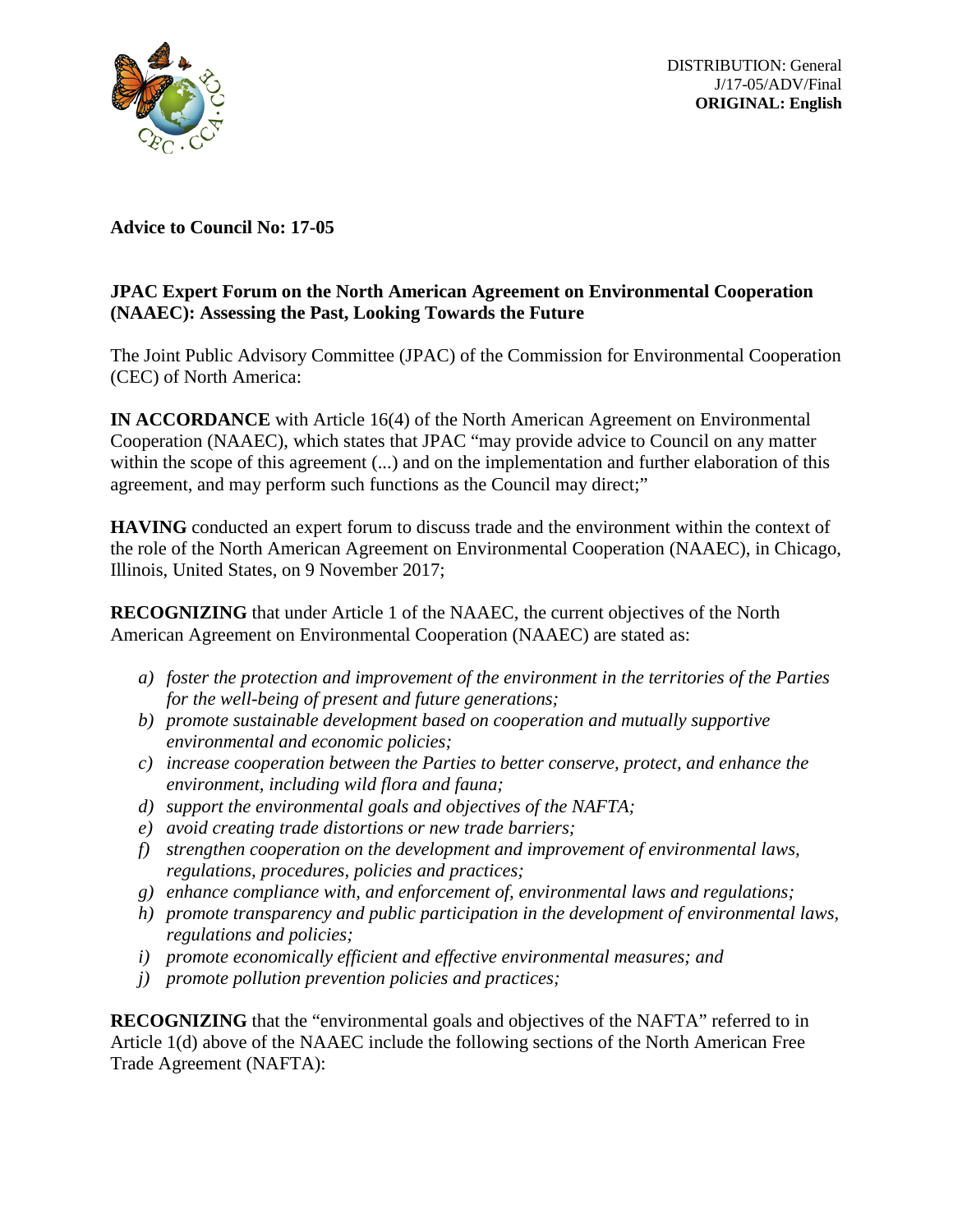- o Preamble: The Parties agree to undertake their commitments "in a manner consistent with environmental protection and conservation"; to "promote sustainable development"; and to "strengthen the development and enforcement of environmental laws and regulations";
- o Chapter One: Objectives, Article 104 Relation to Environmental and Conservation Agreements; and
- o Chapter Eleven: Investment, Article 1114 Environmental Measures (maintaining current environmental standards)

**REAFFIRMING** that the recommendations in Advice to Council 13-04, stemming from the JPAC-led public consultation on the 20-year assessment of NAFTA and the NAAEC, remain highly relevant;

**REAFFIRMING** that the success of the CEC is based on a cooperative and cost-effective, nonadversarial approach to address trilateral environmental issues and opportunities;

**SUBMITS** the following for Council's consideration:

# **The CEC's mandate should be modernized so that it continues to fulfill its unique and extensive role in promoting cooperation on sustainable development in North America.**

In establishing the CEC, the NAAEC created an institution that provides an ongoing, permanent trilateral forum for environmental cooperation, an essential aspect of regional sustainable development. Over the last 23 years, despite limited resources, the CEC has successfully fulfilled its cooperative role in protecting and promoting the conservation of North American ecosystems, as highlighted in numerous publications.

By focusing on environmental cooperation instead of punitive actions, the CEC has emerged as a unique and very successful model in North America, focused on protecting and enhancing our shared ecosystems, especially by:

- 1. Taking the convening role of facilitating cooperation on shared environmental issues;
- 2. Leveraging resources from all Parties through a trinational Secretariat to accomplish initiatives under a Council-directed trinational work plan;
- 3. Expanding public participation, stakeholder engagement and transparency in CEC activities;
- 4. Generating and sharing knowledge of North American shared ecosystems; and
- 5. Implementing opportunities for the public to raise concerns about enforcement of environmental laws, including a mechanism to ensure that issues and concerns are addressed by the Parties, as appropriate.

In order to ensure that North Americans understand and better appreciate the scope of CEC activities and projects, each of these functions should be properly supported, improved and modernized, as discussed below.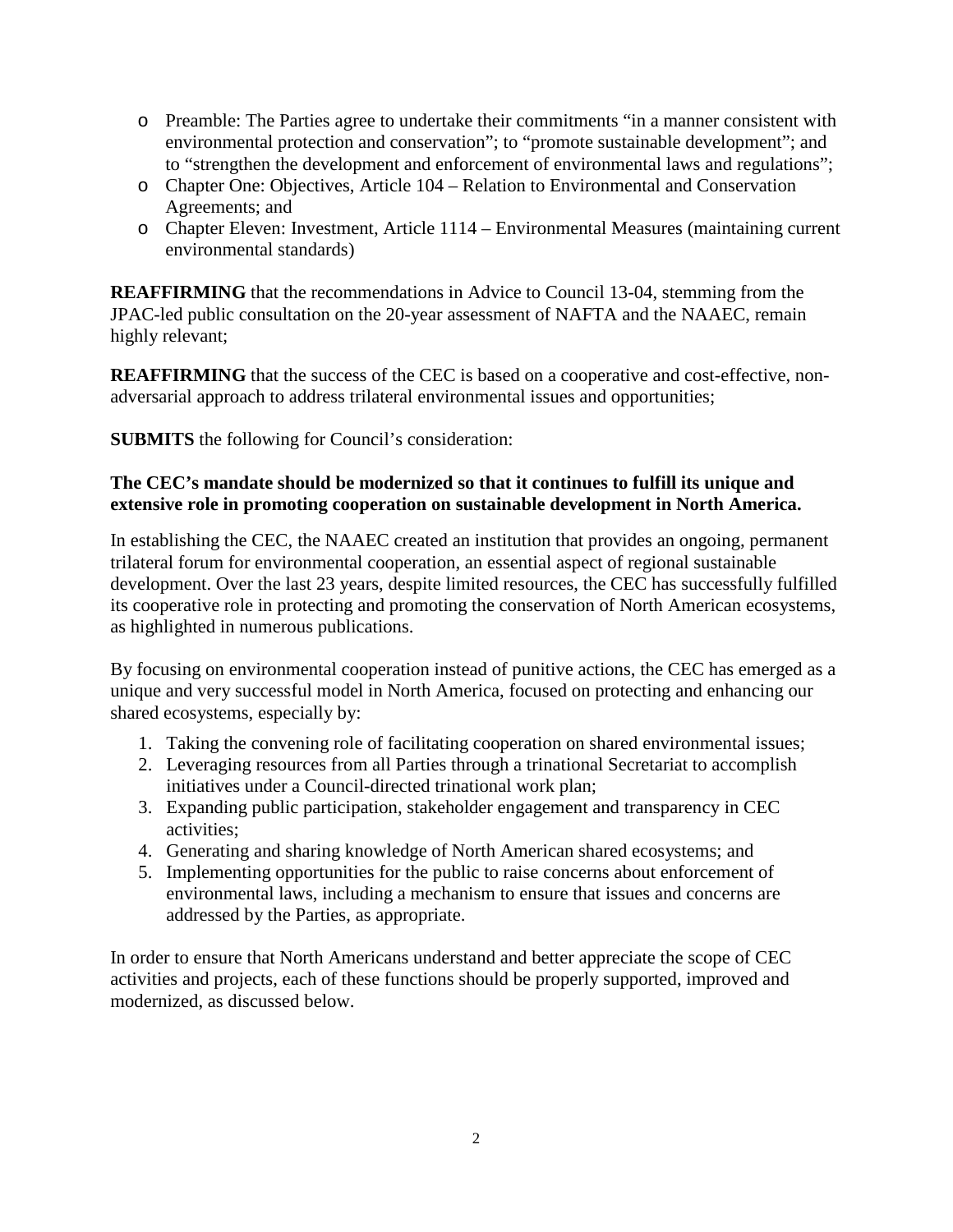## **1. Convening Role**

## - **The Parties should recognize and enhance the successful convening role of the CEC as it relates to environmental cooperation in North America.**

The CEC has the unique role of convening government representatives, experts and researchers to facilitate cooperation and promote best practices in North America on shared environmental issues. This should be acknowledged and strengthened. A wide number of government agencies in the three countries could benefit even more from the convening role that the CEC is playing in North America.

The CEC should also be mandated to work on regulatory cooperation in North America on new emerging environmental issues and opportunities. Through harmonization of methodologies to collect, analyze and publish environmental data on a cooperative basis across the North American continent, the CEC can help develop common approaches for tackling shared environmental issues and for facilitating a consensus on environmental standards and/or labeling requirements related to cross-border trade.

## **2. Leveraging Resources**

## - **The Parties should reaffirm their commitment to the existing trinational Secretariat.**

It is crucial to recognize the importance of a permanent regional Secretariat that combines and enhances the efforts and resources of each country, and thus provides a cooperative implementation mechanism to support the Parties' sustainable development objectives under the NAFTA and the NAAEC. It is also important to recognize and allow an appropriate level of independence for the Secretariat in order to maximize its potential so it can proactively, comprehensively and impartially address contemporary environmental issues affecting North American communities and ecosystems.

By pooling resources as originally committed through the CEC, the Parties can costeffectively carry out the environmental provisions of the NAAEC providing benefits at all levels of government and geographic scales. The results of this shared investment yield significant benefits to each country and their shared ecosystems, while achieving the Council's priorities at lower cost to each government.

The North American Environmental Atlas, the North American Land Change Monitoring System, and the North American Pollutant Release and Transfer Register (PRTR) are examples of highly-valued work products that were produced through shared funding and collaboration.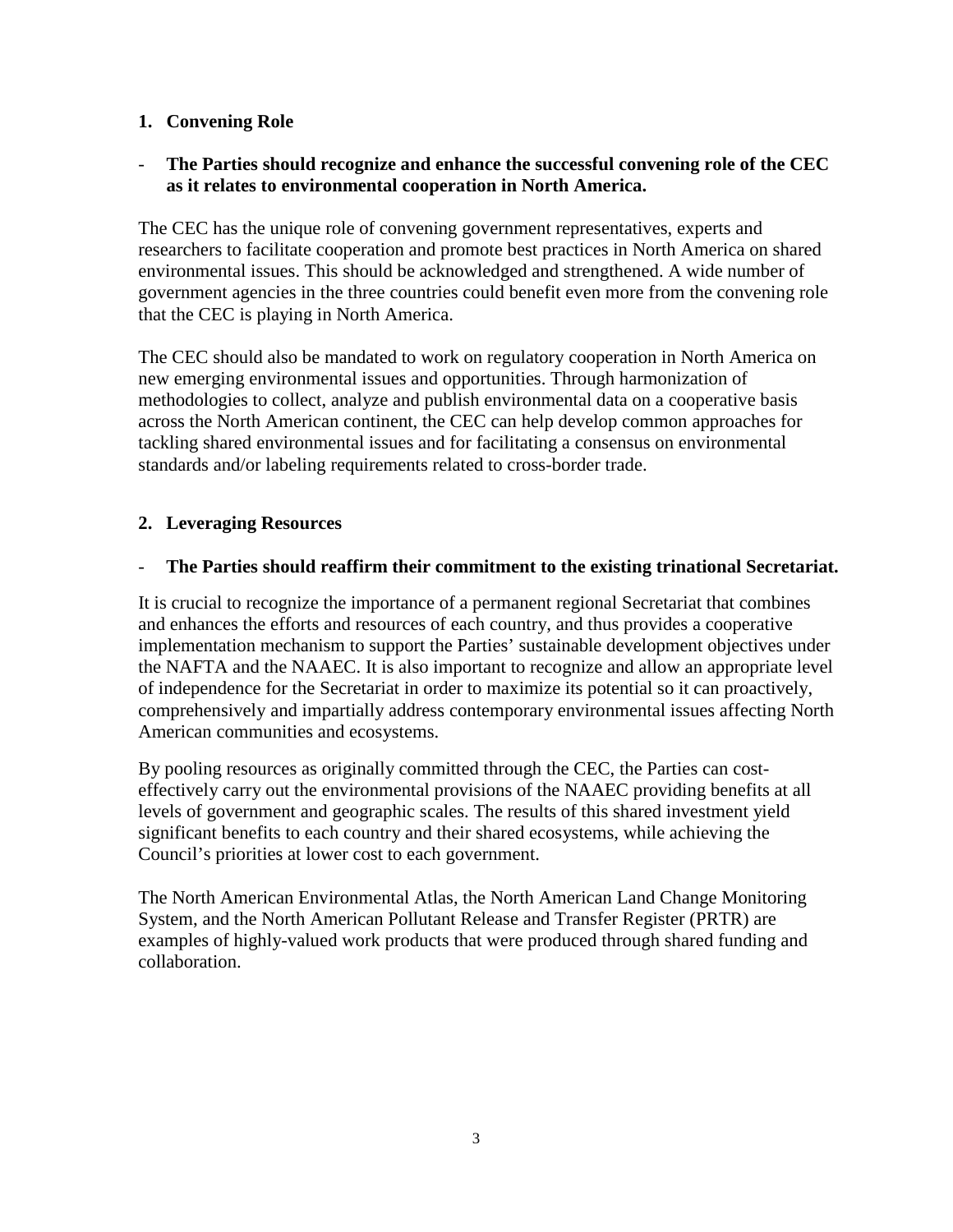#### **3. Stakeholder Engagement**

## - **The CEC should continue efforts to expand stakeholder engagement and public participation, outreach and education through CEC activities, especially with the private sector and with indigenous peoples.**

Public participation in CEC activities has grown significantly over the last few years, primarily due to increased use of communication tools such as social media platforms. For example, participation included over 5,000 viewers at the JPAC meeting in Tuxtla Gutiérrez in Chiapas (Mexico), over 6,000 viewers at the Council Meeting in Charlottetown (PEI, Canada), and nearly 3,000 viewers at the most recent JPAC Expert Forum in Chicago (Il, USA). This strategic effort has enabled the Council, JPAC, and CEC to dramatically increase public education and participation across North America, while fostering cooperation and collaboration in a highly cost-effective approach.

While these improvements are commendable, additional work is needed to more fully engage some underrepresented stakeholders such as the business community. Closer collaboration with business representatives should be a priority, including looking into potential partnerships to leverage resources and ensure their active participation in the work of the CEC.

The Council deserves praise for its leadership role in engaging indigenous peoples in CEC activities over the last few years. The creation of a TEK Expert Group and the development of projects with a TEK component have demonstrated the commitment of our three countries in collaborating on environmental protection. While much has been accomplished, we feel there are opportunities to further expand our cooperation with indigenous communities. In order to achieve this objective, the Council should seek new opportunities for greater engagement of indigenous communities. This engagement should strengthen the linkages between indigenous communities and the objectives of the NAAEC, and should strive to include topics such as: water and watershed management, biodiversity conservation, environmental assessments, and species at risk.

The NAPECA community grant program and the cooperative work program are some of the most successful initiatives for expanding this stakeholder engagement.

# **4. Knowledge Generation and Sharing**

## - **The Council should recognize, maintain and promote the strategic importance of key contributions of the CEC Secretariat related to research on trade and the environment.**

One of the strengths of the CEC is that the Secretariat is well positioned to collect, analyze and publish data relating to issues of trinational and/or cross-border environmental concern.

Over the years, the Secretariat has tracked transboundary pollution and developed tools to understand how to mitigate the negative environmental impacts of cross-border trade. This includes, for example, the North American Environmental Atlas that helps experts and the